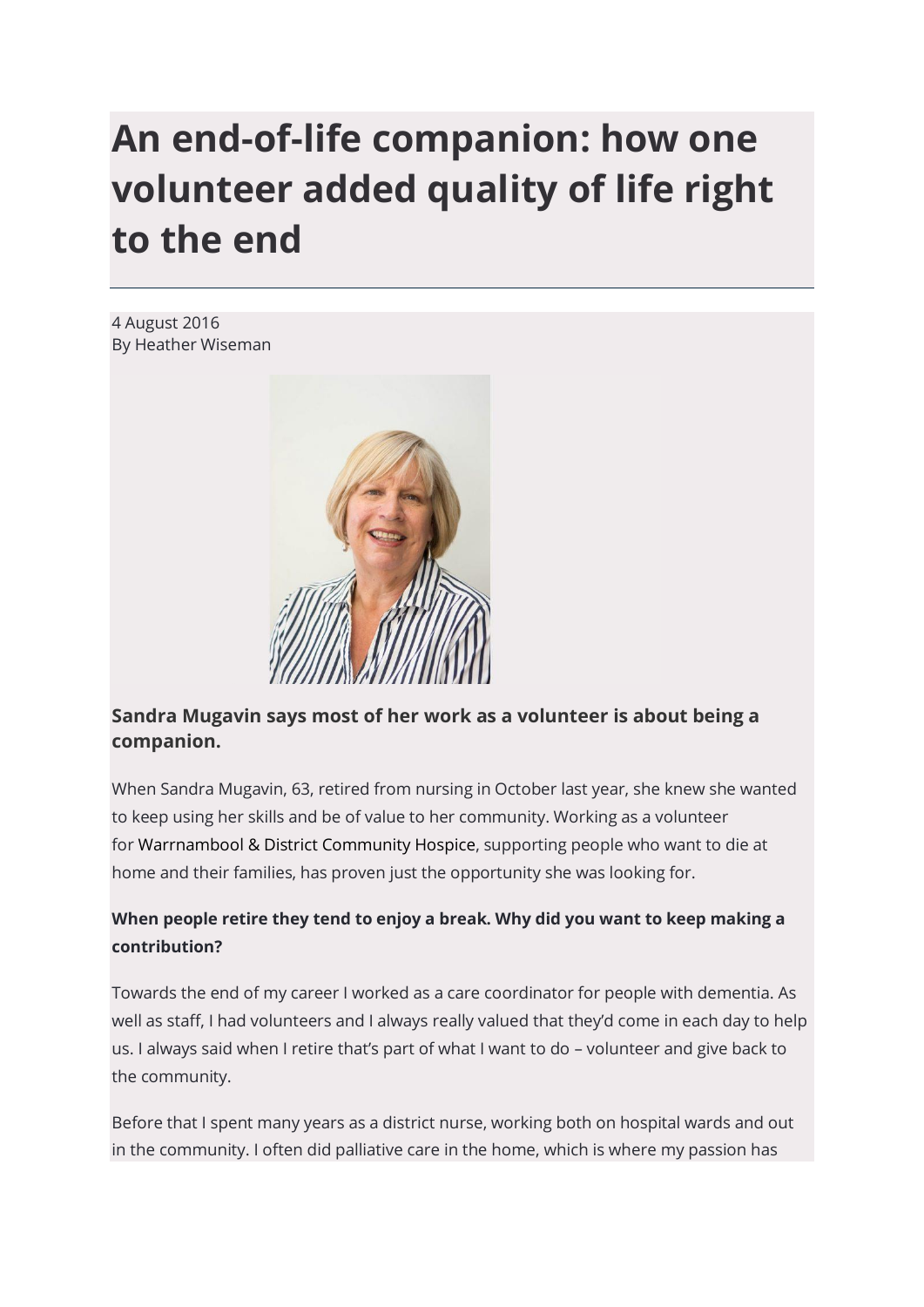come from. It is a wonderful thing, to be able to support someone to live out their dream and be able to die in their own home.

I wanted to continue to use some of my skills and I always said that I would volunteer. At [Warrnambool & District Community Hospice](http://www.wdchospice.org.au/) we offer 24-hour support. It would be virtually impossible to offer that without volunteers.

# *"She liked talking about funny things her kids did when they were young on the farm."*

# **What sort of support do you provide?**

I have supported one person who has died so far. I visited her two or three times a week for about three hours at a time, and I did one overnight sleepover in the six weeks before she died.

At night I provided practical support like showering her and getting her ready for bed. I made sure she had her medications. It is not our role to give any medication – we just make sure they take it. I slept on the couch on and off and helped if she needed to go to the toilet during the night.

I might have washed a few dishes, made the bed, and emptied and disinfected her commode, but that's about it.

As volunteers we are happy to do the dishes or shop or clean, or whatever needs doing. But that wasn't needed in this instance. This lady was living at her daughter's house and her daughter had the household running very efficiently. But the daughter needed to continue working and she could do that knowing someone was there for her mother.

The lady's son-in-law was a great support to her too and they got on very well, but she felt more comfortable having a volunteer help to shower her. It was nice that we could give him a little bit of respite when he needed it.

Mostly volunteering it is about being a companion. I built a lovely relationship with the lady. We used to sit and chat and talk about her grandchildren and her family and where she worked. She loved the garden so we talked a lot about the garden and what plants she had. And she liked talking about funny things her kids did when they were young on the farm.

You find out what the person enjoys and you encourage them to talk about whatever that may be. We always asked how her grandchildren were. She had taken up the new rage of colouring, so she would ask me what I thought about the colours she'd chosen and tell me who she was giving each of her pictures to. We had a lovely rapport.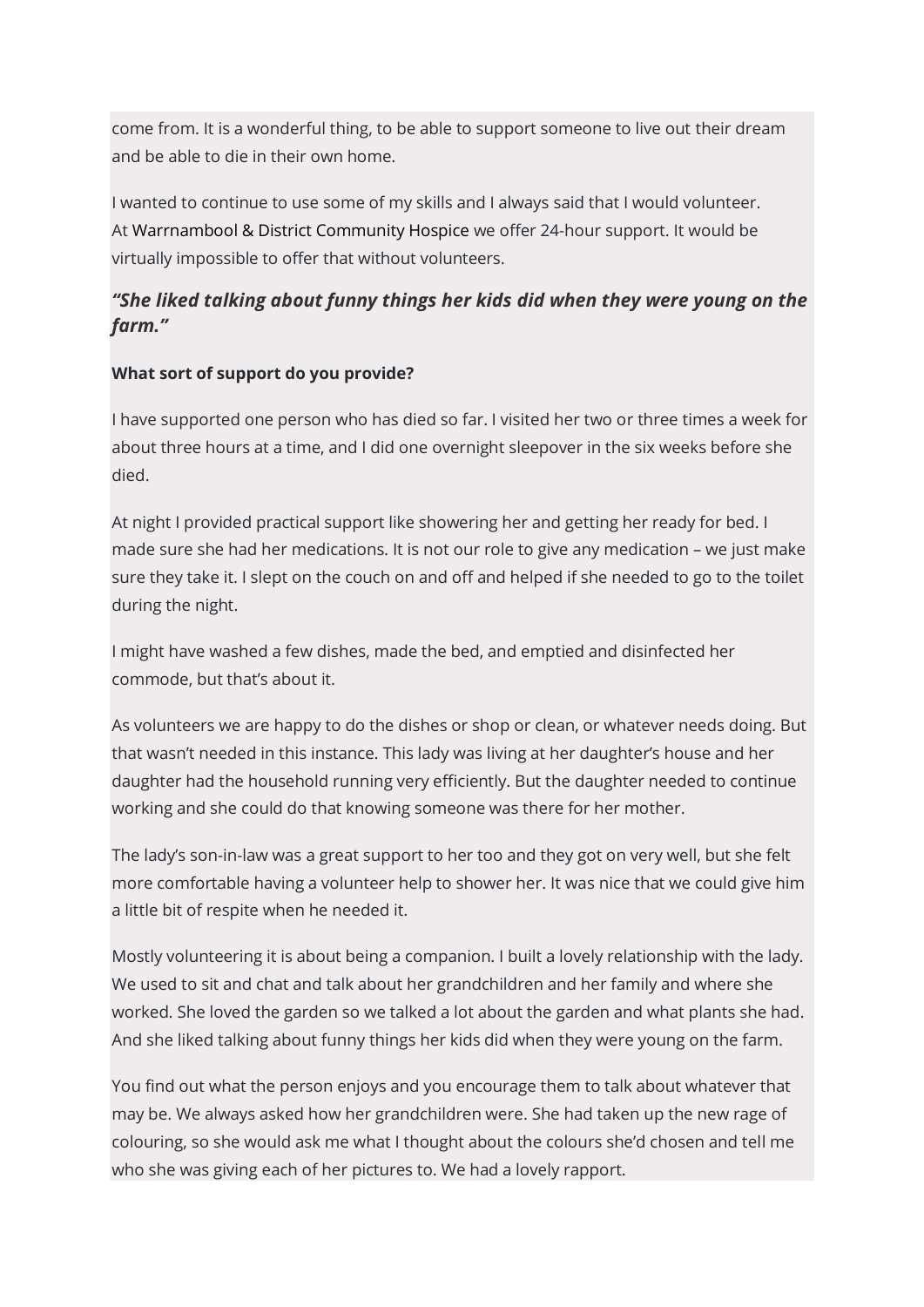#### **What did it mean to her, being able to die at home?**

She talked about how happy she was to be at her daughter's house. It was in the country so she could hear the birds chirping in the trees and the koalas. She often slept with her bedroom door open a bit in the summer so she could hear the birds and she loved to hear the rooster crowing in the morning.

#### **How did you feel about her death?**

As much as I was sad, I was very happy that she died fairly quickly and that she didn't have any ambulances at her front door, which is what she wanted. She died peacefully in her own bed with her daughter and son-in-law with her. I think she was very much at peace and very happy. That was her last wish, to die at home, and it was granted.

#### **Did you need any specific training to work for the hospice?**

Yes. The hospice runs an eight-week training course that you go to once a week and it was very informative. I learnt heaps. Once you've graduated from the training, you've got your police checks and immunisations done, and signed the confidentiality forms, you're able to start volunteering.

#### **And there's back-up, if you need it?**

We always have the main carer's mobile number so you can call them or our manager straight away if we're concerned.

Then there is also the nurse-on-call or a doctor who can visit if they are needed.

#### **Are you the sole volunteer, caring for each patient?**

No, but we try to limit it to just two or three main people going to the house, so the person who is dying and their family get to know us and we can build a rapport with them. You don't want them to feel like there's a multitude of people coming through. It's more like a friend popping in to say hello.

Sometimes we might have two volunteers go instead of one if we are caring for someone who is very frail or really unwell.

#### **Does it ever get too much?**

We are all very committed but we still have our time away and volunteering doesn't leave us drained. There are enough volunteers that you can choose what days you make yourself available. We all still have our family lives.